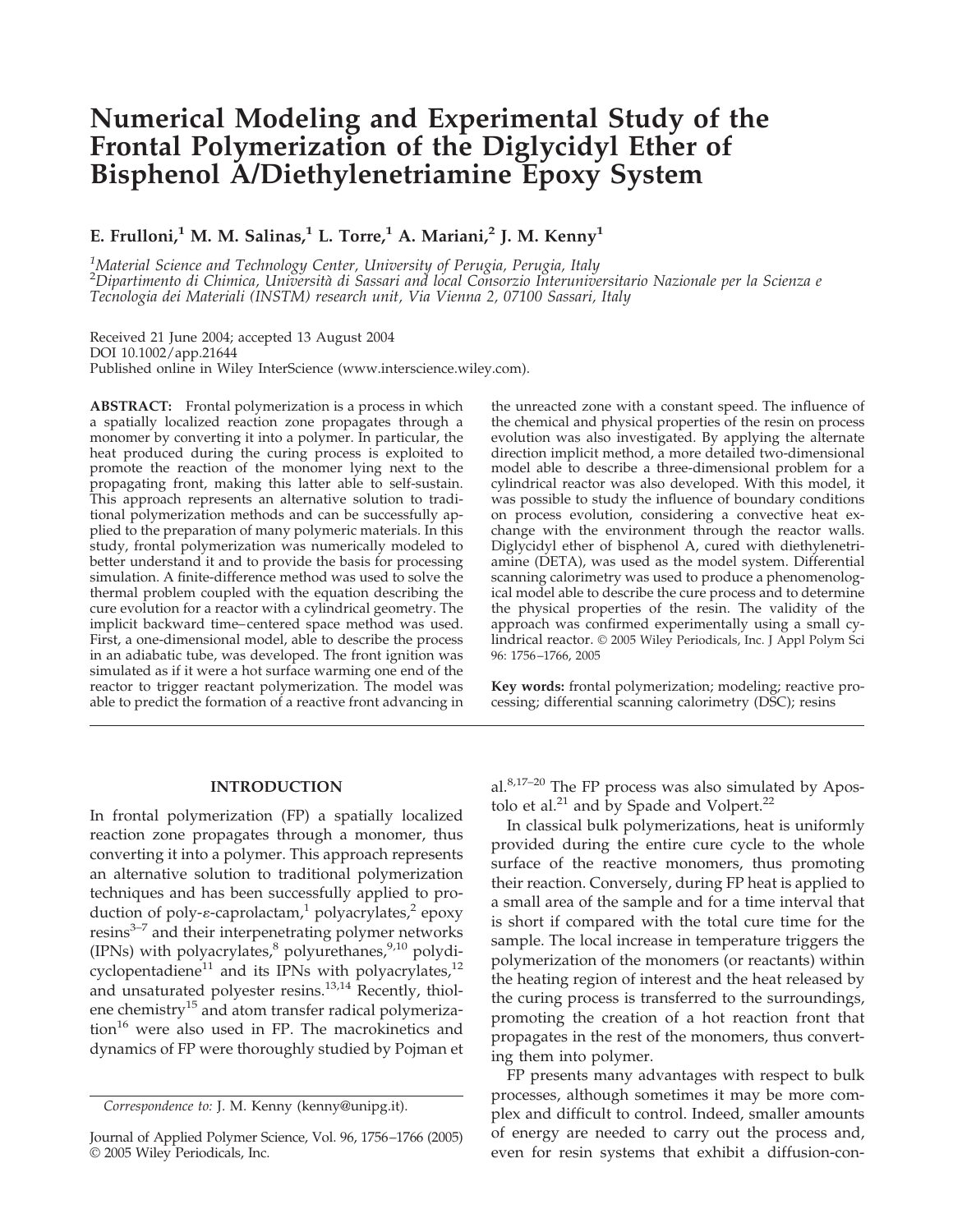**TABLE I Physical Properties Measured for the Resin**

| Parameter                                                     | Value |
|---------------------------------------------------------------|-------|
| Density $\rho$ , kg/m <sup>3</sup>                            | 1.19  |
| Thermal conductivity $k$ , W/m <sup>-1</sup> /K <sup>-1</sup> | 0.19  |
| Specific heat $C_{p}$ , J/kg <sup>-1</sup> /K <sup>-1</sup>   |       |
| At $T = 30^{\circ}$ C                                         | 2230  |
| At $T = 140^{\circ}$ C                                        | 3118  |
|                                                               |       |

trolled curing process,<sup>23</sup> FP often yields products with a higher degree of cure.<sup>7,13,14</sup> Although in the case of bulk polymerization the reaction is controlled by the reactor temperature, in that of FP, the reaction process is mainly governed by the chemical and physical properties of the reacting system. Front velocity and front temperature are strictly dependent on the enthalpy of the cure reaction, on the reaction kinetics, on the thermal conductivity of the resin, and on the resin heat capacity. Because front polymerization is a dynamic phenomenon and there are many variables that can influence it, a numerical simulation of the whole process can help in the investigation of the influence of the various parameters and in process optimization.

#### **EXPERIMENTAL**

As the experimental system to be modeled, the epoxy resin, obtained by the reaction of 7.2 parts in weight of diglycidyl ether of bisphenol A (DGEBA;  $M_n$  of 377) and 1.0 part in weight of diethylenetriamine (DETA), was used. Both resin components were supplied by Sigma-Aldrich (Milan, Italy) and were used as received. The development of the reaction kinetics and the determination of the thermal properties of the resin were performed using a DSC apparatus (Mettler Toledo International, Zurich, Switzerland), through dynamical and isothermal scans at various temperatures. From the dynamic test that was performed within a temperature range of  $-50$  to  $+180^{\circ}$ C and with a heating rate of  $20^{\circ}$ C/min, a total heat of reaction of 550 J/g was found. The glass-transition temperature of the fully cured resin was 125°C. The reaction onset of the mixture was around 40°C, whereas the exothermic peak was reached at 100°C. With these indications, temperatures between 50 and 80°C were chosen to perform the isothermal tests that were used for the characterization of the reaction kinetics.

The main physical properties of the resin, necessary to describe the problem, were measured and are summarized in Table I. Density was measured using a Mettler balance provided with a density evaluation kit and DSC was used for thermal conductivity. Heat capacity was evaluated using the method described in Turi<sup>24</sup> and the measurements were carried out below

and above the glass-transition temperature, to investigate the influence of the physical state on the specific heat *C<sub>n</sub>*, whereby a value 50% greater than that previously measured was found in the second case.

The simulation of the FP process was carried out using Matlab<sup>®</sup> software (The MathWorks, Natick, MA) on a Pentium 4-based personal computer.

The experimental verification of the model was performed in a small-scale cylindrical reactor (ID, 14 mm; length, 200 mm). Four thermocouples connected to a data-acquisition system were used to monitor the polymerization front advancement along the tube's axial direction and to measure the temperature of the reacting system during the process time: that is, three of them were put in contact with the external wall of the reactor at 22.2, 40.4, and 58.2 mm from the top end of the tube, respectively; the fourth one was placed inside the reactor along its central axis to measure the actual temperature reached by the front. The reaction was triggered using a small block of steel warmed up to 200°C. The block was maintained in contact with the resin surface at the top end of the tube for 60 s. Fronts were descending.

# **RESULTS AND DISCUSSION**

#### **Experimental study**

From the temperature profiles reported in Figure 1 it was possible to calculate the instant at which the hot front passed through. This time was calculated to correspond with the highest rate of temperature increase, evidenced by the peak of the derivative curves shown in Figure 1(b), corresponding to the three points along the reactor (see experimental section). The position of the front, calculated with the above procedure, is shown in Figure 2. As can be seen, the polymerization front propagates at constant speed. This a typical feature found in those FP processes where a steady state has been reached, and is attributed to the equilibrium between the heat dissipated and that exploited by the reaction to self-sustain. Furthermore, such linear behavior is generally found when a pure FP is occurring, which means that no spontaneous polymerization is simultaneously taking place. This latter finding is also confirmed by the flat part of the curves registered by the thermocouples before being crossed by the incoming front (Fig. 3).

#### **Reaction kinetics**

The first step performed toward the simulation of the entire process was the selection of a mathematical model able to describe the reaction kinetics of the chosen resin system, to relate the time and the tem-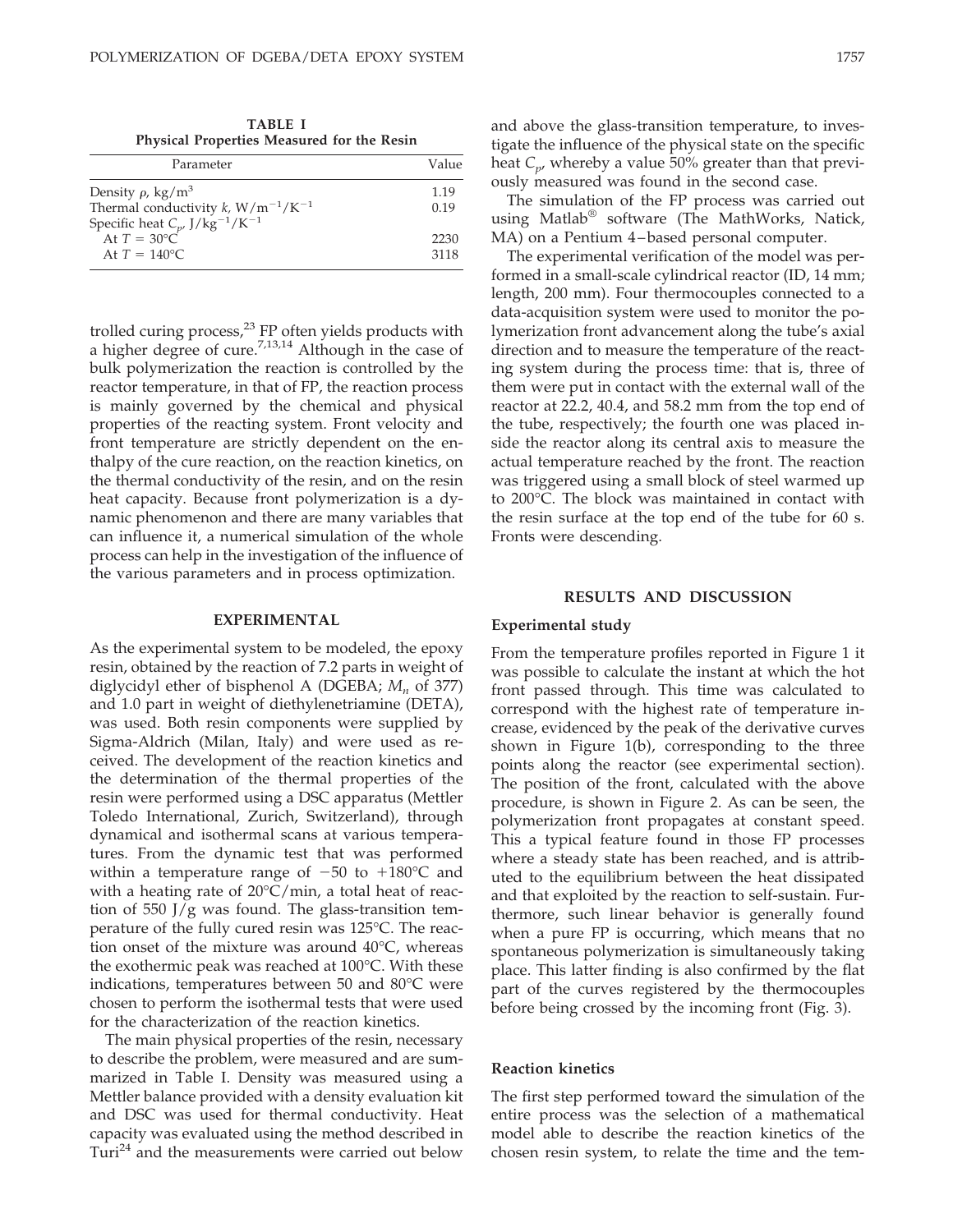

**Figure 1** (a) Temperature profiles of the three thermocouples fixed to the wall of the test tube reordered during the experiment. (b) Time derivative of the temperature profiles reordered from the three thermocouples fixed to the wall of the test tube.

perature evolution in the reactor to the heat produced by the reaction itself.

From the DSC tests, the degree of cure was defined  $as^{24}$ 

$$
\alpha = \frac{H(t)}{H_{\text{tot}}} \tag{1}
$$

where  $H(t)$  is the heat produced during the cure at a given time  $t$ , and  $H_{\text{tot}}$  is the total heat of reaction



**Figure 2** Experimental results compared with the prediction of the model for front advancement along an axial direction. In the simulation, a  $C_p$  of 2230 J kg<sup>-1</sup> K<sup>-1</sup> was used.

developed by the resin to be fully cured. For all the isotherms, the heat released by the resin was lower than that produced during the dynamic tests, showing that the reaction was controlled by diffusion. Therefore, the maximum isothermal degree of cure  $\alpha_{\text{max}}$ was less than 1 and in all cases, a linear dependency<sup>23</sup> of  $\alpha_{\text{max}}$  on the process cure temperature (see Fig. 4) was observed.

On the basis of the considerations previously made regarding the role played by  $\alpha_{\text{max}}$  and from the shape of the curves related to  $d\alpha/dt$ , the phenomenological model represented by eq. (2) was adopted to describe the cure process for the epoxy system:

$$
\frac{d\alpha}{dt} = (k_1 + k_2 \alpha^m)(\alpha_{\text{max}} - \alpha)^n \tag{2}
$$

where

$$
k_1 = k_{01} \exp\left(-\frac{E_{\text{att1}}}{RT}\right)
$$

$$
k_2 = k_{02} \exp\left(-\frac{E_{\text{att2}}}{RT}\right)
$$

$$
\alpha_{\text{max}} = pT + q
$$

where  $k_{01}$  and  $k_{02}$  are kinetic constants,  $E_{\text{att1}}$  and  $E_{\text{att2}}$ are activation energies for the polymerization process, and *m* and *n* represent the reaction order.

Because eq. (2) is nonlinear, the determination of the parameters necessary to describe the problem is quite complicated<sup>25</sup>; therefore a genetic algorithm to fit the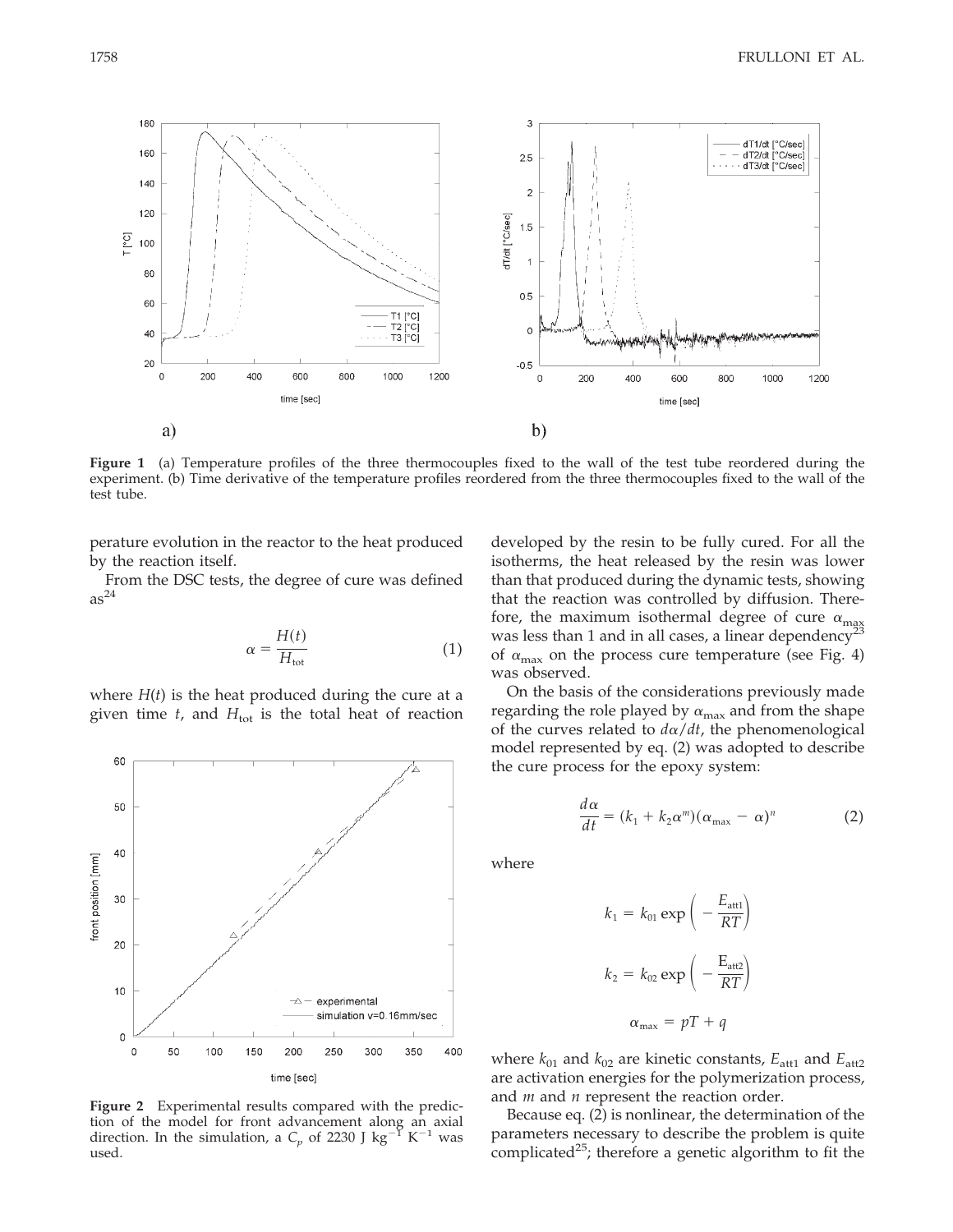

**Figure 3** Temperature profiles of the thermocouple lying on the axis of the cylinder reordered during the experiment.

experimental data<sup>26,27</sup> was used. As shown in Figure 5, a good agreement between the experimental data and the proposed model was obtained. The parameters describing the kinetic equation are summarized in Table II.



**Figure 4**  $\alpha_{\text{max}}$  plotted versus the isothermal cure temperature *T*. Experimental points were well fitted by a linear regression.

### **Numerical modeling**

The front advancement phenomenon was mathematically modeled to better understand it and to provide the basis for an accurate process simulation. The geometry of the reactor chosen for the mathematical model was cylindrical and its dimensions are the same as those of the experiment (ID, 14 mm; length, 200 mm).

The system of equations that describes the problem includes the heat-exchange equation and the description of the cure kinetics of the resin:

$$
\begin{cases}\n\nabla \left( k \nabla T \right) + \dot{H} = \rho C_p \frac{\partial T}{\partial t} \\
\frac{d\alpha}{dt} = K_0 \exp \left( -\frac{E_{\text{att}}}{RT} \right) f(\alpha)\n\end{cases}
$$
\n(3)

where  $\alpha$  is the degree of cure,  $E_{\text{att}}$  is the activation energy of the crosslinking reaction, and *R* is the gas constant. This system of equations is coupled by the relation that links the rate of heat generation *H˙* with  $d\alpha/dt$  that is the time rate of reaction, expressed in the following equation:

$$
\dot{H} = \rho H_{\text{tot}} \frac{d\alpha}{dt} \tag{4}
$$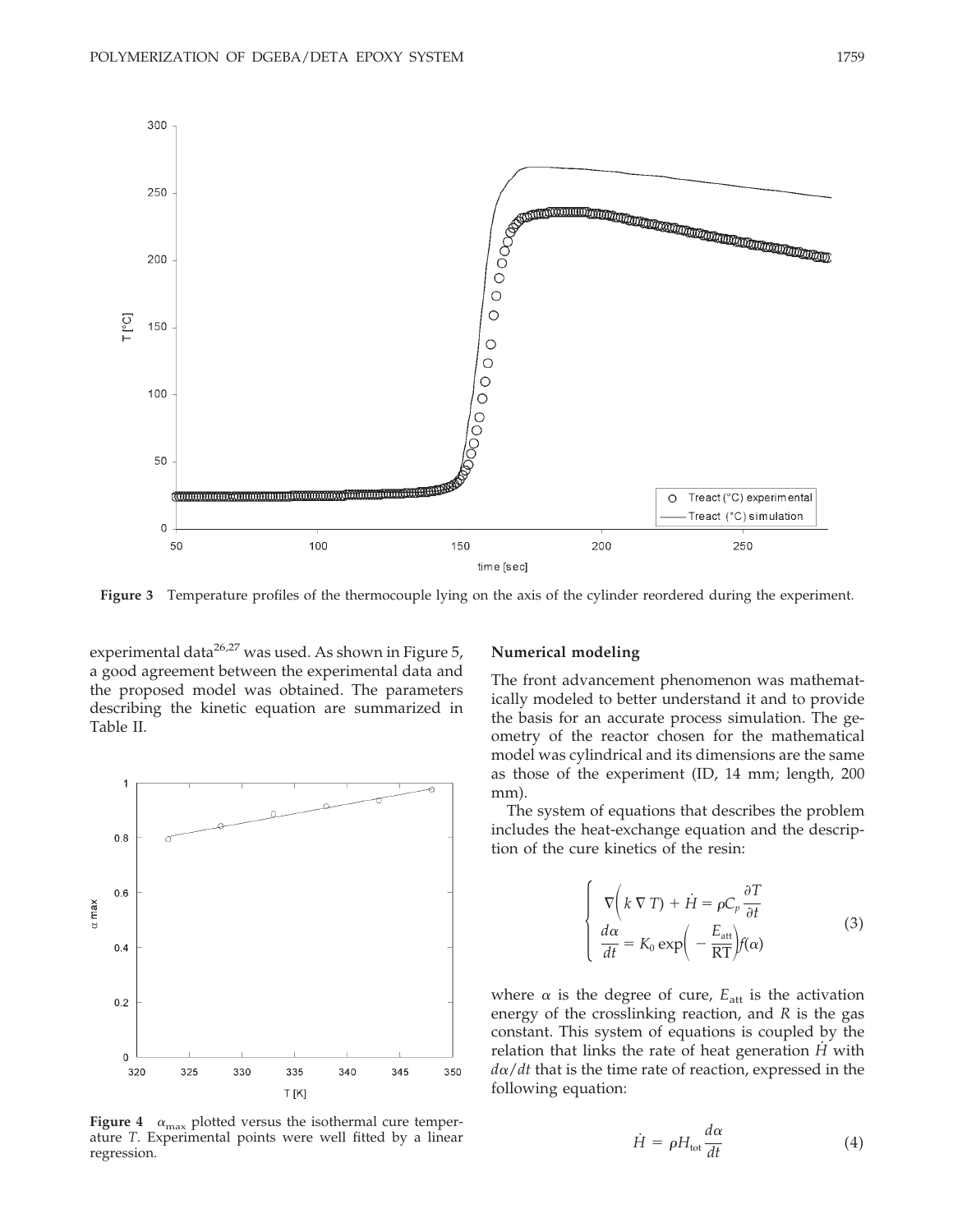

**Figure 5** Experimental results compared with the prediction of the model: (a):  $\alpha$  versus time, b):  $d\alpha/dt$  versus time.

where  $H_{\text{tot}}$  is the total heat of reaction.

A finite-difference method was used to solve the system of eq. (3) within the model domain. Two different cases were analyzed. First, the model was developed by considering the cylinder to be adiabatic during the front propagation. Because the reaction is initiated by heating the whole upper surface of the reaction mixture, the heat-exchange equation needs to be solved only along the axial direction. Indeed, for reasons of symmetry no heat exchange in the radial direction, nor along any angular direction, is expected. Consequently, the temperature profile and the degree of cure are functions of only the axial direction. A onedimensional model was thus used to analyze this particular case. The thermal-exchange equation was solved using the implicit backward time– centered space method.<sup>28</sup> The boundary condition applied was that no heat exchange would occur during the entire process cycle through the walls and the bottom end of the cylinder. The latter condition is expressed by

**TABLE II Kinetic Parameters of the Phenomenological Model Found for the Studied System**

| Parameter                  | Value   |
|----------------------------|---------|
| $In(k_{01})$ , In(1/min)   | 20.2    |
| $E_{\text{att1}}$ , kJ/mol | 64,735  |
| $In(k_{02})$ , In(1/min)   | 9.5     |
| $E_{\text{at}},$ kJ/mol    | 31,561  |
| m                          |         |
| $\boldsymbol{n}$           | 1.07    |
| $p, 1$ /°C                 | 6.96E-3 |
| a                          | 4.57E-1 |

$$
\frac{dT}{dz} = 0\tag{5}
$$

The top end was set at a fixed temperature for a time period long enough to simulate the ignition of the reaction, after which the system was considered adiabatic for the rest of the process. To obtain a more flexible model, the entire problem was adimensionalized using dimensionless variables, and the temperature, time, and axis coordinates are expressed in the following equations, respectively:

$$
\theta = \frac{T - T_{\text{ref}}}{T - T_0} \tag{6}
$$

$$
t^* = \frac{t}{t_{\text{gel}}}
$$
 (7)

$$
z^* = \frac{z}{L} \tag{8}
$$

where  $T_{ref}$  is the reference temperature, which for this study was set as  $T_{\text{trig}}$ ;  $t_{\text{gel}}$  is a reference time representing the isothermal gel time for the resin; and *L* is the reactor length.

By substituting eqs. (5)–(8) in eq. (3), the problem is described by

$$
\begin{cases}\n\text{De } \nabla^2 \theta + \text{St} \frac{d\alpha}{dt^*} = \frac{\partial \theta}{\partial t^*} \\
\frac{d\alpha}{dt} = K_0 \exp\left(-\frac{E_{\text{att1}}}{RT}\right) f(\alpha)\n\end{cases} \tag{9}
$$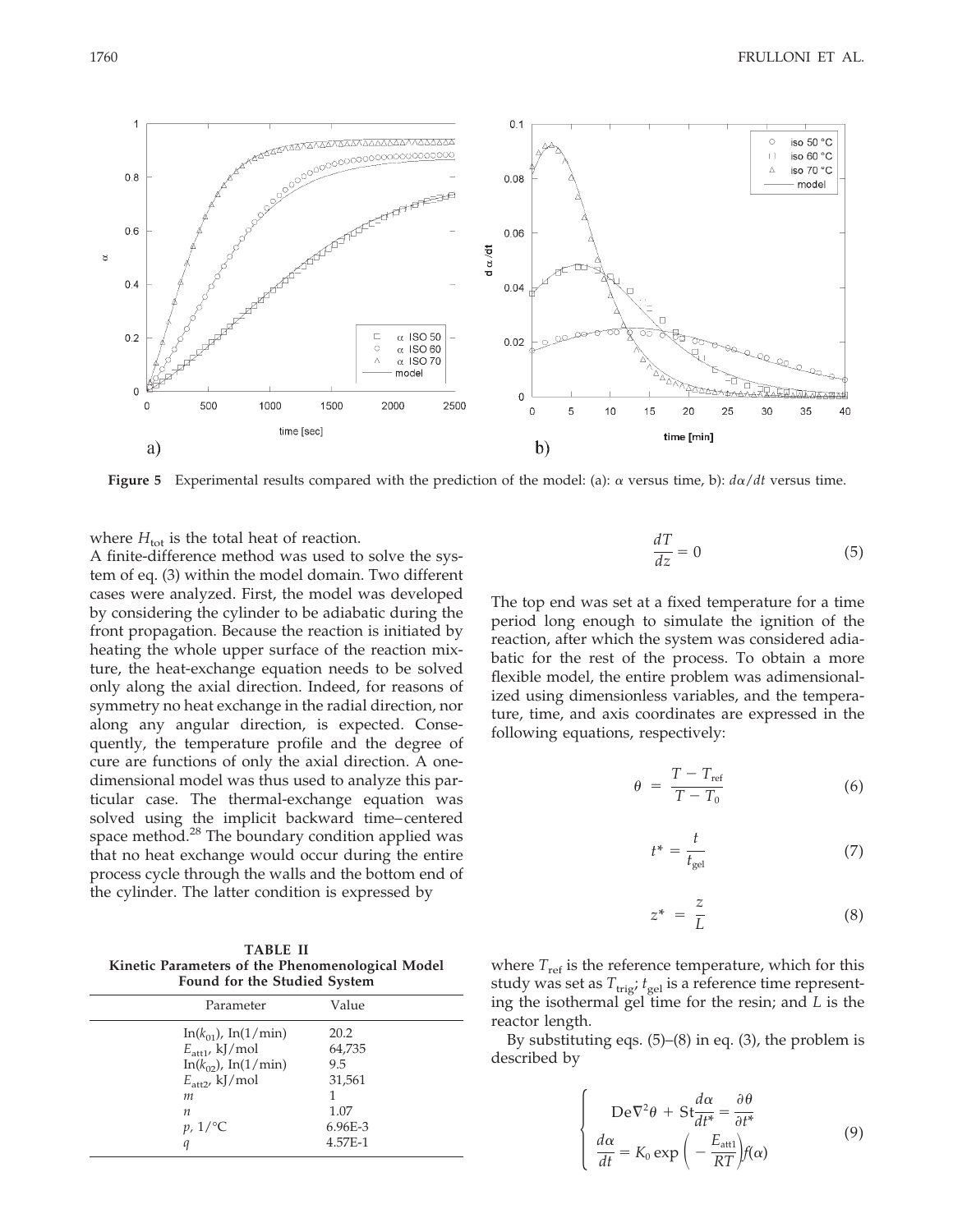

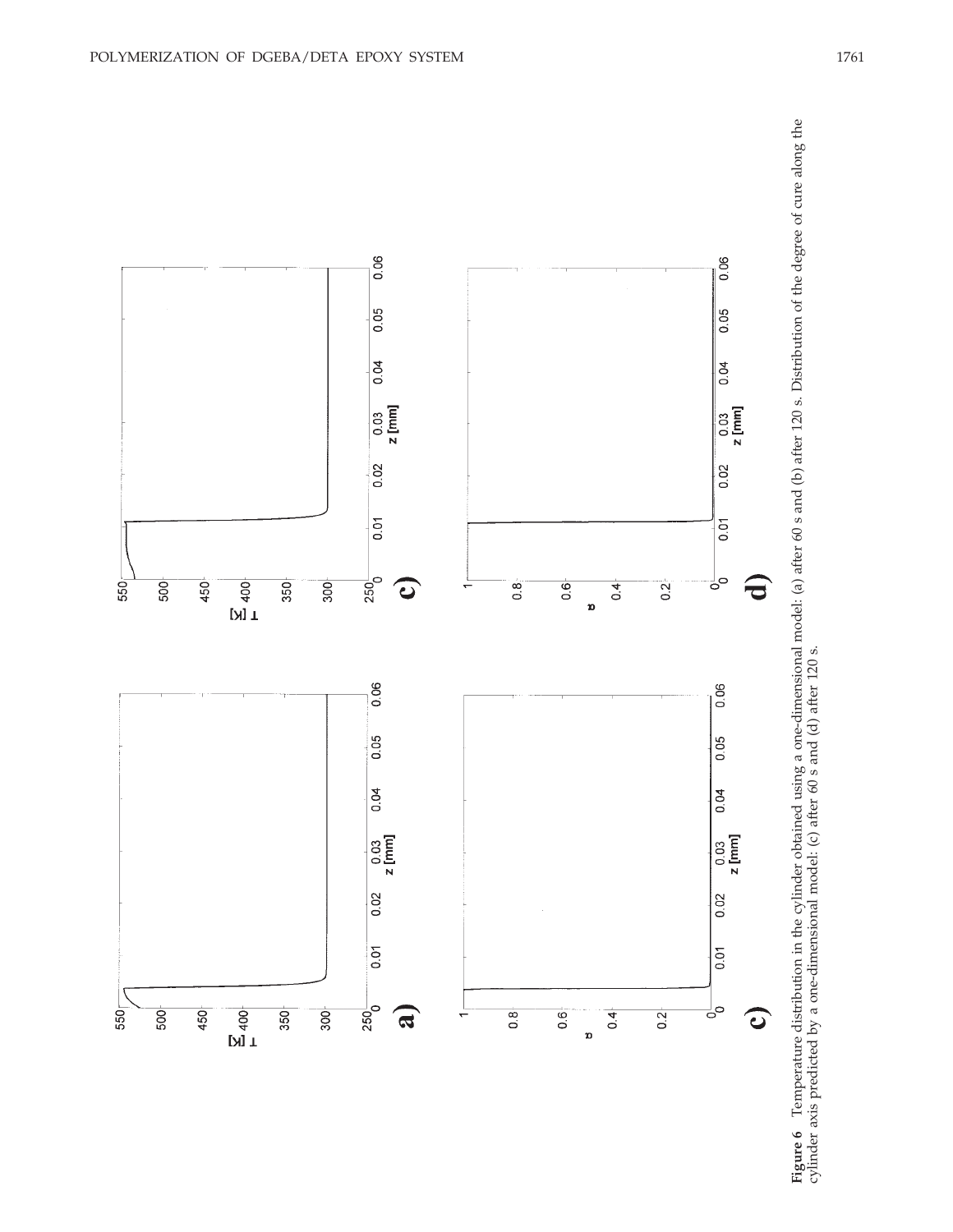

**Figure 7** Front advancement along the cylinder axis as a function of time: comparison of the results obtained from the one-dimensional adiabatic model and from the two-dimensional adiabatic and with convective boundaries, respectively.

where De and St are the Deborah and Stefan adimensional numbers, respectively,  $2^9$  In particular, the Deborah number provides an indication of the ratio between the heat diffused by conduction and the heat retained by volume, expressed as

$$
De = \frac{kt_{gel}}{\rho C_p L^2}
$$
 (10)

whereas the Stefan number represents the ratio between the total heat produced by the reaction,  $H_{tot}$ ,

and the heat necessary to increase the volume temperature, expressed as

$$
St = \frac{H_{\text{tot}}}{C_p(T_{\text{ref}} - T_0)}
$$
(11)

The thermal problem was solved at each time step *n*, leading to the temperature distribution for each *j* point of the grid along the axis of the cylinder. The Thomas algorithm was used to solve the linear system obtained from the finite-difference formulation.<sup>28</sup> The resulting temperature array  $T_n^j$  was used to evaluate the evolution of the degree of cure at each point of the grid using a Runge–Kutta 4 –5°-order method. From  $\ddot{\mathbf{f}}$  the<sup>1</sup> newly calculated  $\alpha$ zsxj, it was possible to obtain the rate of heat generation to be included in the equations needed to solve the thermal problem at the time step  $n + 1$  for each point of the grid. The entire process was iterated until the desired time was reached. The resin properties used for the simulation are reported in Tables I and II and were experimentally calculated. The distribution of temperature and the degree of cure within the domain of the reactor after the triggering time and after 120 s are presented in Figure 6. The results show that, starting from the warmed end of the reactor, a reactive hot front was created that advanced along the axial direction of the cylinder at a constant speed, as shown in Figure 7. Using the model, it was possible to evaluate the influence of various parameters on the velocity of the propagating front. Figure 8(a) and (b) show the influence of the resin thermal conductivity  $k$  and of the total heat of reaction  $H_{\text{tot}}$  on the front velocity, respectively.



**Figure 8** (a) Influence of resin thermal conductivity on the speed of the reactive front; (b) influence of the total heat of reaction of the resin on the speed of the reactive front.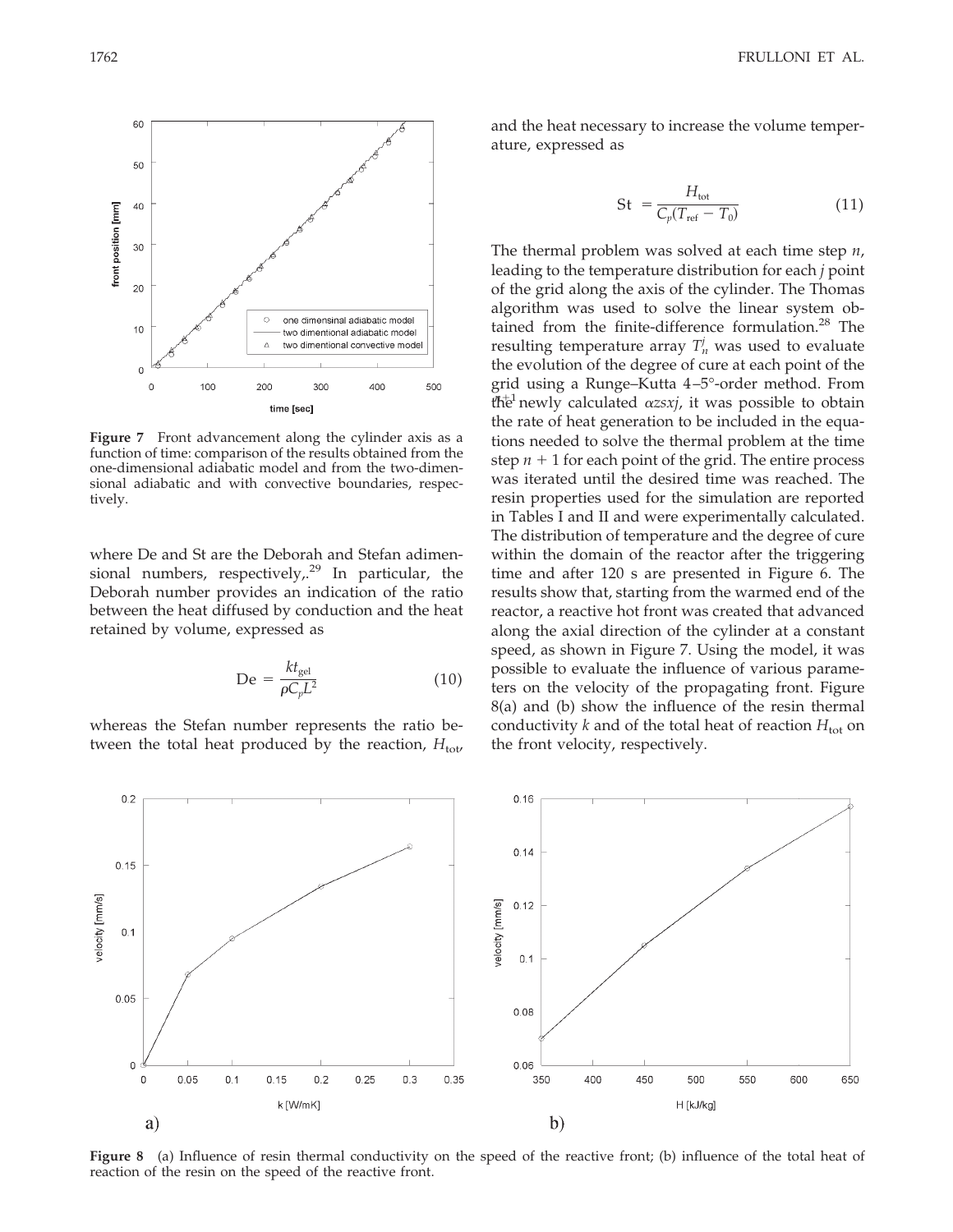



**Figure 9** Finite-difference grid considered for the two-dimensional model.

To consider the influence of the adiabatic boundary conditions, a three-dimensional finite-difference model of the reactor provides more accurate indications and was therefore developed.

The cylindrical geometry of the system together with the symmetrical boundary conditions imply that the variables are not dependent on the angular direction and thus the problem turns out to be two-dimensional. In Figure 9 the calculation domain is shown; from the above assumptions it is clear that it is possible to analyze only a portion of the entire geometry. The model equations were solved using the alternate direction implicit method $^{28}$  to maximize the computa-

tional efficiency of the model. For the determination of the derivatives, this approach uses a virtual intermediate time step, indicated by the superscript  $n + (1/2)$ . The entire integration procedure at the time step  $(n +$ 1), corresponding to a generic point (*i*, *j*), is summarized in the following equations:

$$
De\left(\frac{\theta_{i-1,j}^{n+ (1/2)} - 2\theta_{i,j}^{n+ (1/2)} + \theta_{i+1,j}^{n+ (1/2)}}{(\Delta z^*)^2} + \nabla_r^2 \theta_{i,j}^n\right) + St\frac{\partial \alpha}{\partial t} = \frac{\theta_{i,j}^{n+ (1/2)} - \theta_{i,j}^n}{\Delta t^*} \quad (12)
$$

$$
De\left(\nabla_z^2 \theta_{i,j}^{n+ (1/2)} + \frac{\theta_{i,j-1}^{n+1} - 2\theta_{i,j}^{n+1} + \theta_{i,j+1}^{n+1}}{(\Delta r^*)^2} + \frac{\theta_{i,j-1}^{n+1} - \theta_{i,j+1}^{n+1}}{(\Delta r^*)^2}\right) + St\frac{\partial \alpha}{\partial t} = \frac{\theta_{i,j}^{n+1} - \theta_{i,j}^{n+ (1/2)}}{\Delta t^*} \quad (13)
$$

Boundary conditions (BC) imposed no heat flux in the radial direction for those points of the grid lying on the axis of the cylinder. On the external surfaces convective heat exchange was considered, and thus the BC are described by the following equation:

 $\partial t$ 

$$
\left(\frac{dT}{dz}\right)_{i,j} = \frac{h}{k} \left(T_{i,j} - T_{\text{air}}\right) \tag{14}
$$

In the reaction ignition, in the side region of interest, the same boundary conditions developed for the onedimensional model were used except for the fact that, after the ignition time  $t_{\text{trig}}$ , the boundary was considered exposed to thermal convection instead of considering it as an adiabatic boundary.

To validate the consistency of the results obtained by the two different approaches, the one-dimensional and the two-dimensional models were compared by simulating an adiabatic reactor. The result of the comparison in terms of front advancement versus time is summarized in Figure 7.

With the two-dimensional model and using an appropriate value of the film coefficient *h*, <sup>30</sup> it was possible to study the process in the case where the reactor was exposed to natural convection. The parameters used in these simulations are summarized in Table III and the relationship between the front position and the time along the axis of the cylinder

**TABLE III Parameters Governing Convection Thermal Exchange Used in the Two-Dimensional Model**

| Parameter                                                 | Value |
|-----------------------------------------------------------|-------|
| Film coefficient $h$ , W/m <sup>-2</sup> /K <sup>-1</sup> | 6.85  |
| Air temperature, $\degree$ C                              | 25    |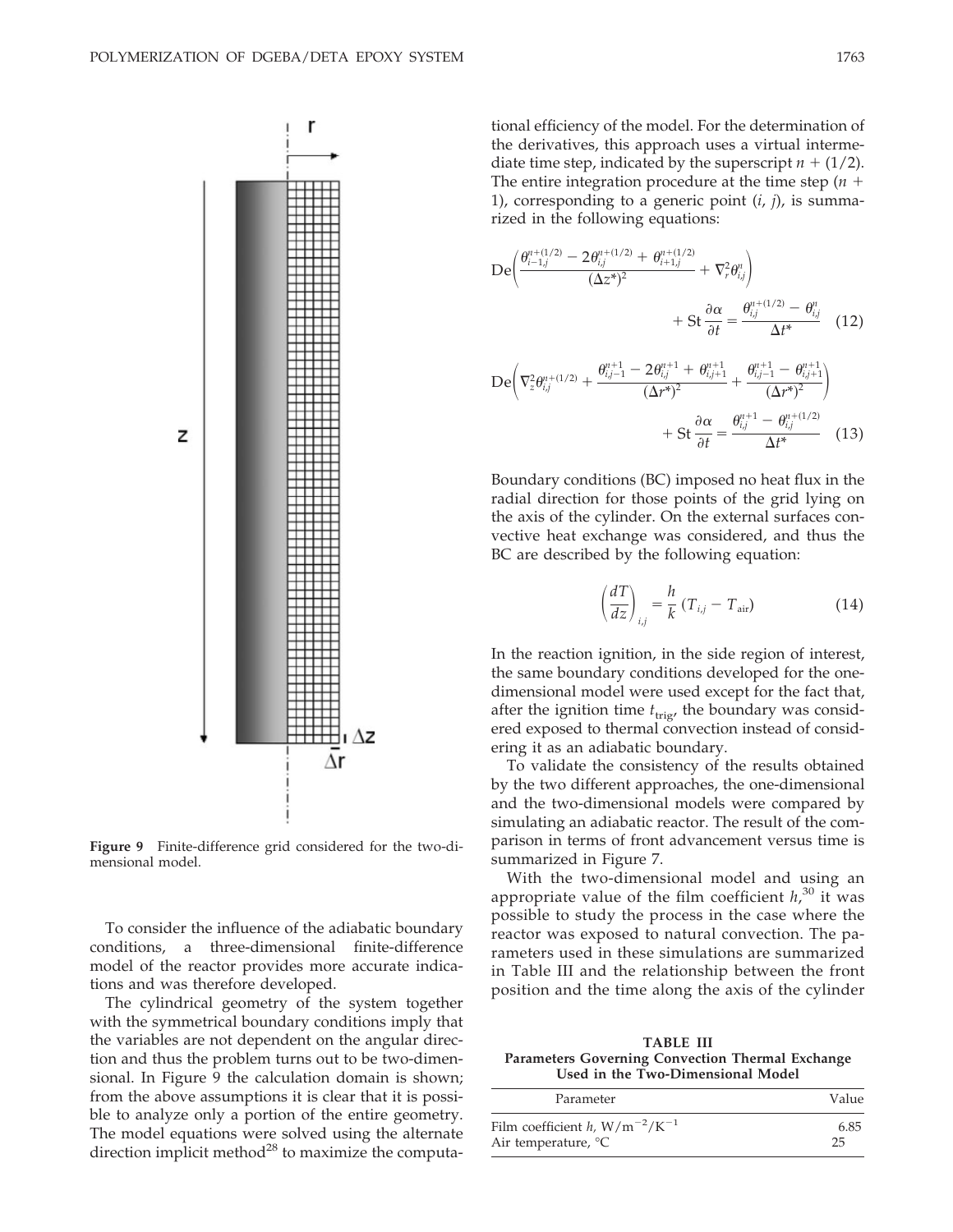

**Figure 10** Temperature profile and degree of cure in the reactor after 200 s: (a) in case of adiabatic boundaries; (b) in case of natural convection at the boundaries.

is shown in Figure 7, where the results obtained are compared with those of the two-dimensional adiabatic model and the one-dimensional adiabatic model. As one can see, there is no appreciable difference in terms of velocity of the front between the case of natural and that of adiabatic convection, meaning that the BC tested have no effect on front propagation. Conversely, a strong influence of the BC was observed on temperature distribution. In Figure 10(a) and (b) the temperature and the degree of cure distributions in the reactor, taken 200 s after the reaction onset, are compared for the adiabatic and the convective BC. For the adiabatic model, once the front passed through a transversal section

of the reactor, the temperature remained constant for the rest of the process. This happened because there was no opportunity for thermal exchange in the transverse direction. The heat flux along the front propagation direction was also driven by the sudden ignition of the monomer lying close to the reactive front that rapidly heated the resin to the same temperature of the zones previously simulated in the reaction.

In the case of the model with convective BC, the reaction was promoted by a hot reaction wave moving along the reactor, and once the hot reactive front passed, the temperature was lowered by thermal exchange toward the reactor walls. Despite the results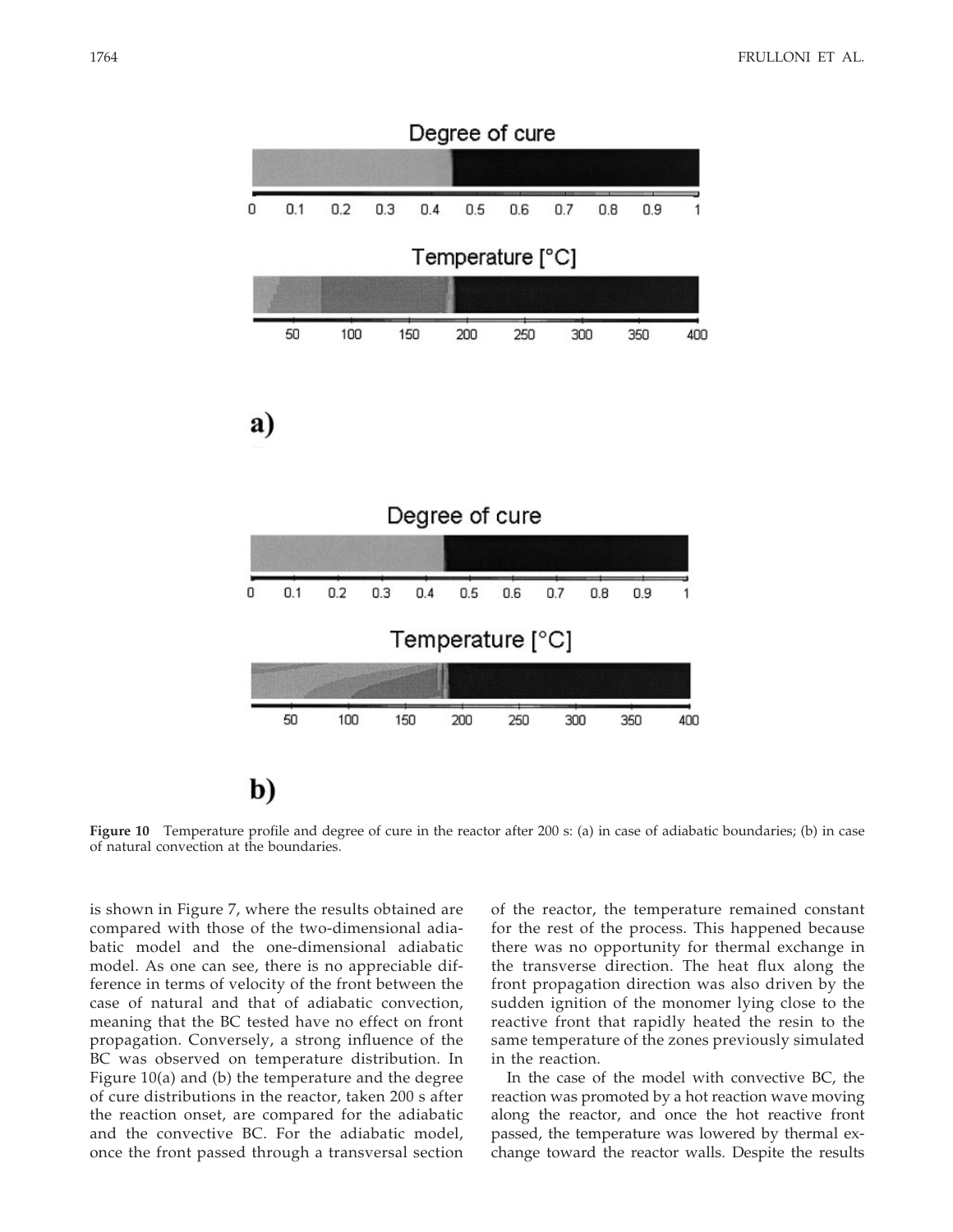obtained in terms of temperature for the two-dimensional models with adiabatic or convective BC, the cure degree distribution after 200 s was identical in both cases. Indeed, the degree of cure was influenced by the front temperature and not by the thermal evolution of the polymer after the front passed through it; therefore in both cases, the same evolution for the reaction degree was observed.

To validate the simulation program, the experiments performed in the test tube were simulated. The resin properties used as input were obtained by the characterization work (Tables I and II). The value of the specific heat of the resin was measured at room temperature. In Figure 2, the results of the simulation in terms of front position with respect to time are compared with the experimental ones. As shown by the graph, the front velocity predicted by the model concurs with the experimental measurements. The thermal history measured by the thermocouple on the axis of the cylinder was also simulated. The results of the simulation are shown in Figure 3. As one can see, the maximum temperature predicted by the model was slightly higher than that measured experimentally. This result can be attributed to the fact that, to lower the calculation time, the value of the specific heat was considered constant in the model. Conversely, the good correlation between the experimental data and the model results on front position confirms the validity of the simulation program.

#### **CONCLUSIONS**

Finite-difference models to simulate the front polymerization process for a cylindrical reactor have been developed. First, a one-dimensional model, able to describe the process in a tube with no thermal exchange with the surroundings, was developed. An epoxy–amine thermoset system was used as the model system. It was completely characterized and its cure kinetics was modeled using a phenomenological approach. The kinetic parameters were found using a genetic algorithm to fit the experimental data with the theoretical model. Simulations were carried out taking into consideration the chemophysical properties of the characterized resin. From the calculations, the formation of a reactive front, advancing in the monomer at a constant speed, was predicted. The influence of the chemical and physical properties of the resin on the front advancement was also investigated, showing that this parameter is strongly influenced by thermal conductivity and by the total reaction heat. Second, a two-dimensional model was developed to study the influence of the boundary conditions on the process evolution when convective heat ex-

The results showed that heat exchange at the boundary has no effect on the front velocity, whereas it strongly influences the thermal history of the resin. Using a glass test tube, a simple experimental reactor was built. Front propagation along the axial direction was then promoted, the front position was monitored using three thermocouples fixed to the lateral surface of the glass tube, and temperature evolution was monitored during the process time.

The thermal history of the resin inside the reactor was also measured using a thermocouple placed on the axis of the cylindrical reactor.

Front velocity predicted by the model concurred with the experimental measurements. A good correlation for the thermal history of the resin during process evolution was also found, even if the strong dependency of the specific heat of the resin on temperature, which was not considered in the model, influenced the model predictions.

#### **References**

- 1. Begishev, V. P.; Volpert, V. A.; Davtyan, S. P.; Malkin, A. Y. Dokl Akad Nauk SSSR 1973, 208, 892.
- 2. Goldfeder, P. M.; Volpert, V. A.; Ilyashenko, V. M.; Khan, A. M.; Pojman, J. A.; Solovyov, S. E. J Phys Chem B 1997, 101, 3474.
- 3. Davtyan, S. P.; Arutyunyan, K. A.; Shkadinskii, K. G.; Rozenberg, B. A.; Yeniko-lopyan, N. S. Polym Sci USSR 1978, 19, 3149.
- 4. Korotkov, V. N.; Chekanov, Y. A.; Rozenberg, B. A. Compos Sci Technol 1993, 47, 383.
- 5. White, S. R.; Kim, C. J Reinf Plast Comp 1993, 12, 520.
- 6. Chekanov, Y.; Arrington, D.; Brust, G.; Pojman, J. A. J Appl Polym Sci 1997, 66, 1209.
- 7. Mariani, A.; Bidali, S.; Fiori, S.; Sangermano, M.; Malucelli, G.; Bongiovanni, R.; Priola, A. J Polym Sci Polym Chem Ed 2004, 42, 2066.
- 8. Pojman, J. A.; Elcan, W.; Khan, A. M.; Mathias, L. J Polym Sci Part A: Polym Chem 1997, 35, 227.
- 9. Fiori, S.; Mariani, A.; Ricco, L.; Russo, S. Macromolecules 2003, 36, 6539.
- 10. Mariani, A.; Bidali, S.; Fiori, S.; Malucelli, G.; Sanna, E. e-Polymers 2003, 44, 1.
- 11. Mariani, A.; Fiori, S.; Chekanov, Y.; Pojman, J. A. Macromolecules 2001, 34, 2674.
- 12. Fiori, S.; Mariani, A.; Ricco, L.; Russo, S. e-Polymers 2002, 029, 1.
- 13. Fiori, S.; Malucelli, G.; Mariani, A.; Ricco, L.; Casazza, E. e-Polymers 2002, 057, 1.
- 14. Fiori, S.; Mariani, A.; Bidali, S.; Malucelli, G. e-Polymers 2004, 01, 1.
- 15. Pojman, J. A.; Varisli, B.; Perryman, A.; Edwards, C.; Hoyle, C. Macromolecules 2004, 37, 691.
- 16. Bidali, S.; Fiori, S.; Malucelli, G.; Mariani, A. e-Polymers 2003, 060, 1.
- 17. Pojman, J. A.; Curtis, G.; Ilyashenko, V. M. J Am Chem Soc 1996, 118, 3783.
- 18. Pojman, J. A.; Ilyashenko, V. M.; Khan, A. M. J Chem Soc Faraday Trans 1996, 92, 2825.
- 19. Pojman, J. A.; Elcan, W.; Khan, A. M.; Mathias, L. J Polym Sci Part A: Polym Chem 1997, 35, 227.